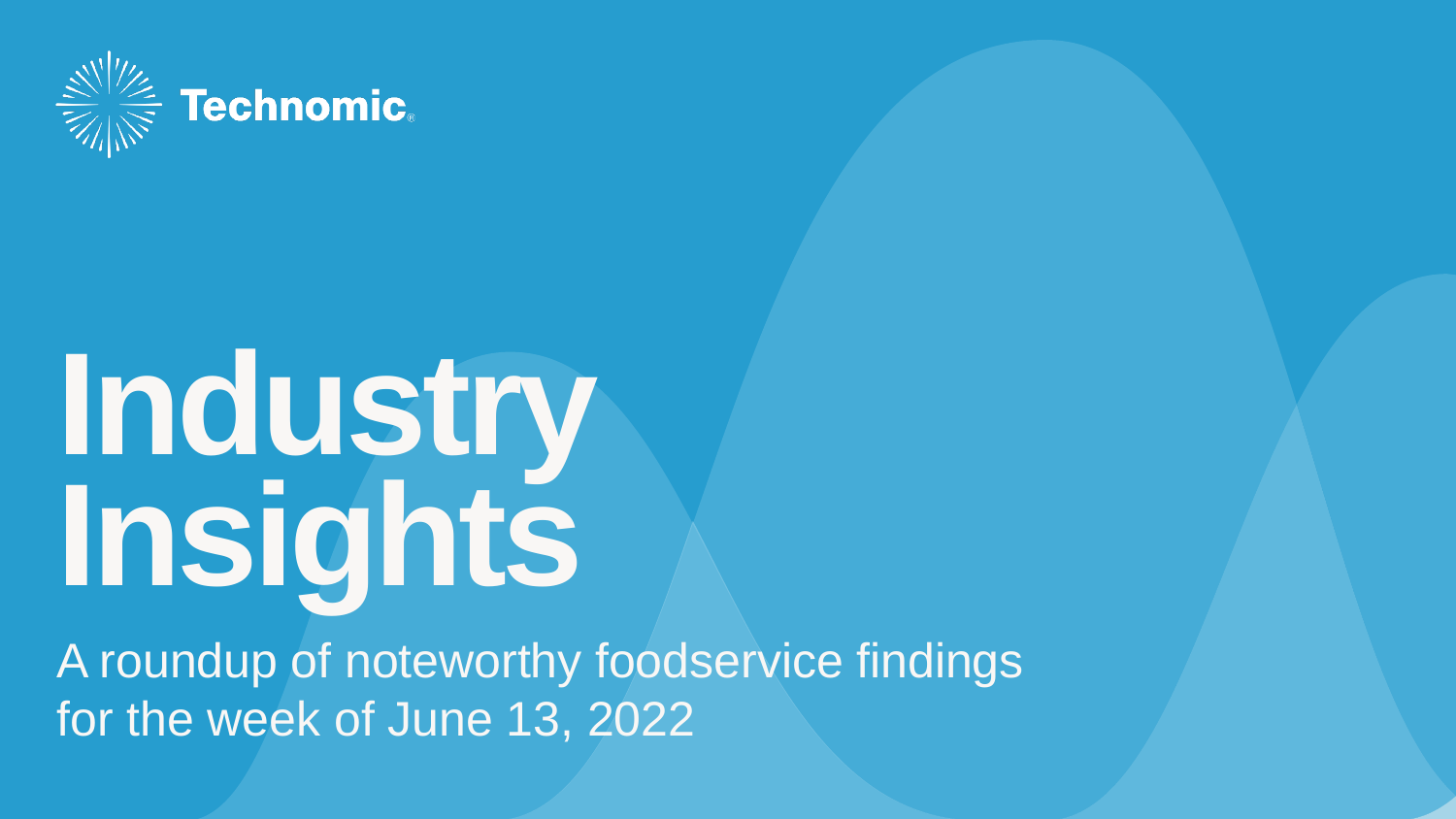# Understand your **CONSUMERS**

Explore who's ordering specific items, segment-level occasion metrics and the consumer path to purchase with Ignite Consumer

# **UNDERSTAND MORE**



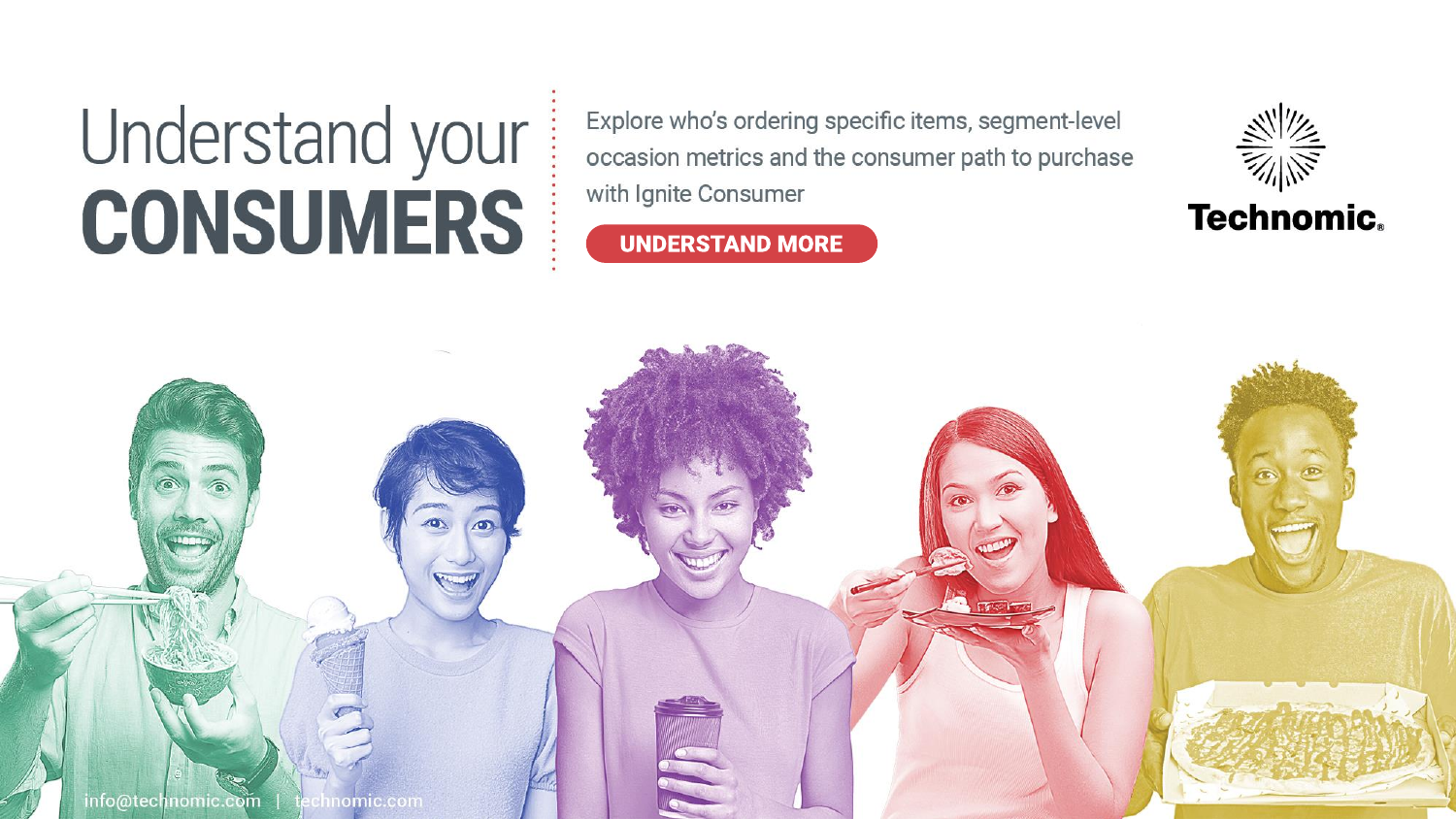#### **IGNITE COMPANY**

# **Metro Populations Boom in Florida, Utah and Idaho**

Nine of the 10 fastest-growing metro areas by population growth are in Florida, Utah and Idaho, reflecting sustained shifts in the U.S. population to Southern and Western states.

St. George, Utah, stood out as the fastest-growing metro area in the United States in 2021, growing by 5.1% to a total of 191,226 residents. Foodservice sales in St. George hit \$398 million in 2021, jumping by 28.3% on an annual basis.

Boise City, Idaho, registered as the largest metro area included among the top 10 group with 795,268 total residents. The market added nearly

26,000 residents in 2021, expanding its overall population by 3.3% on an annual basis. Foodservice industry sales in the Boise City metro area grew by 27.8% in 2021 to a total volume of nearly \$1.8 billion.

Market-level foodservice insights including sizing and performance metrics as well as demographic information for nearly 400 metro areas can be accessed on Ignite Company.



Coeur d'Alene, Idaho

St. George, Utah



**FASTEST-GROWING U.S. METRO AREAS\*** RANKED BY 2021 POPULATION GROWTH %

Sources: Technomic Ignite Company \*Note: Population figures represent metropolitan statistical areas as defined by the U.S. Census Bureau 5.1%

4.1%

3.7%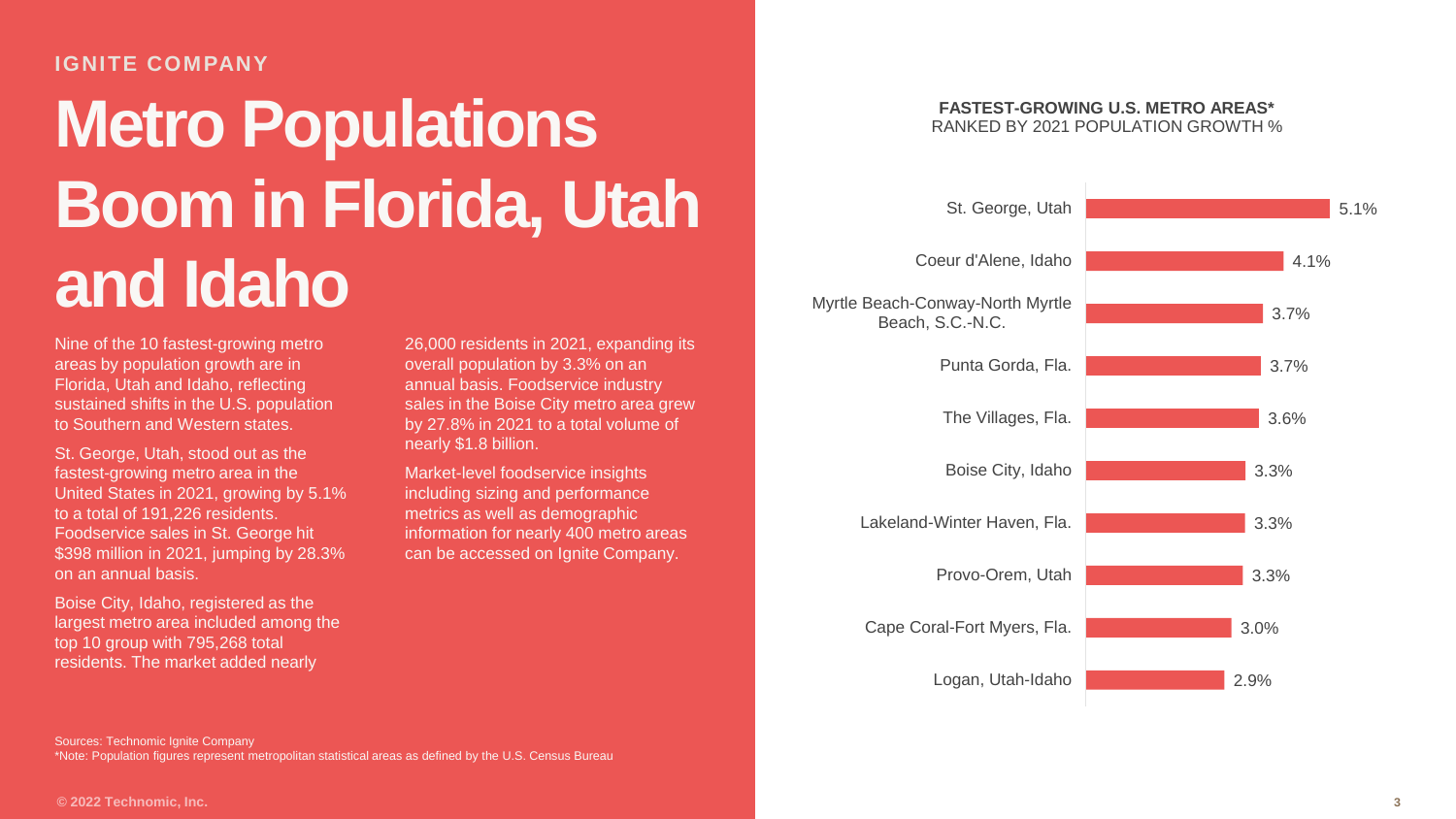### **IGNITE MENU**

# **Top-Rated LTOs by Demographic, Segment and Cuisine**

A long-standing capability within Technomic's Ignite Menu platform is its consumer-rated LTOs data, which tracks how consumers rate limited-time offers based on purchase intent, draw, craveability and uniqueness.

Recently released within the database are filters around various demographics (including region, race/ethnicity background, generation, age, gender, household income and composition and eater archetype) as well as segments

and cuisine types. These breakouts allow operators and suppliers to get more trend details around consumer groups or segment/cuisine types, allowing for a more targeted analysis.

Interesting insights are just a filter away—to the right are some that we gathered using the feature.

### **LTOS WITH THE HIGHEST PURCHASE INTENT IN Q1 BY DEMOGRAPHIC, SEGMENT AND CUISINE**

#### **REGION: Midwestern Consumers**

#### **Country Loaded Tots at Krystal Company**

A heaping portion of our hot, crispy potato tots loaded with peppery white gravy, shredded cheddar cheese and bacon

#### **GENERATION: Gen X Consumers GENDER: Female Consumers**

**Keepin' It 100 Margarita at Torchy's Tacos**  Dulce Vida Organic 100 Proof

Blanco tequila, agave nectar, freshly squeezed lime juice and triple sec

#### **SEGMENT: Full-Service Restaurants**

**Seafarer's Feast at Red Lobster** A broiled Maine lobster tail, grilled

sea scallops, garlic shrimp and Walt's favorite shrimp. Served with a choice of two sides

**SEGMENT: Limited-Service Restaurants GENERATION: Millennial Consumers GENDER: Male Consumers**

**Bacon and Swiss Chicken Sandwich at Au Bon Pain**  Sliced chicken, Swiss cheese, hardwood-smoked bacon, marinated tomatoes, field greens and jalapeno aioli on toasted semolina

#### **CUISINE: Italian/Pizza Restaurants**

#### **Short Rib Marsala at Carrabba's Italian Grill**

Tender bone-in short rib served over garlic mashed potatoes and topped with our Lombardo Marsala wine sauce. Served with a cup of soup or side salad

Source: Technomic Ignite Menu consumer-rated LTO data, Q1 2022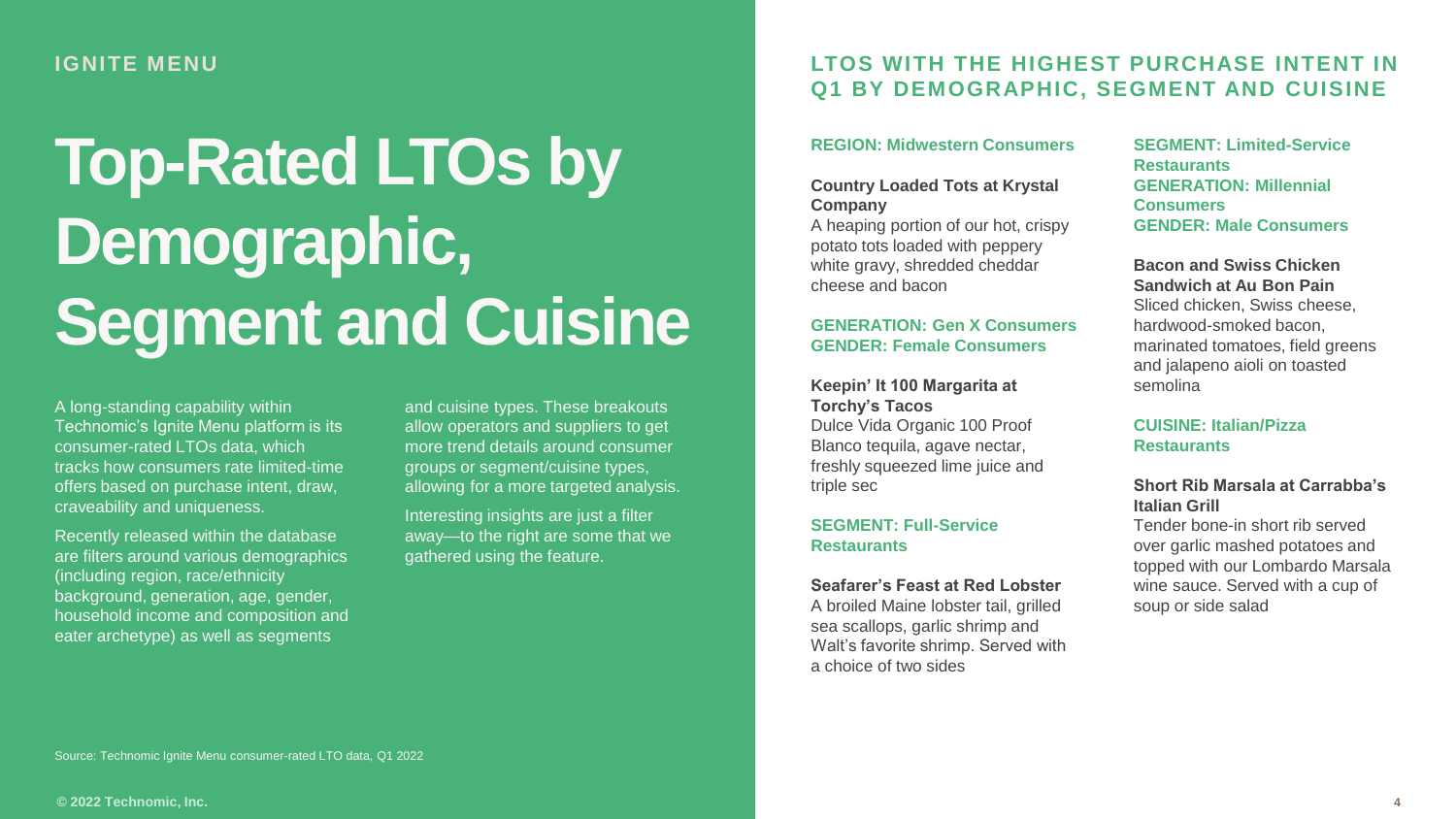#### **IGNITE CONSUMER**

# **Quality Trumps Healthy Claims When Choosing a Sandwich**

Fresh and premium ingredients are most important to consumers, supporting the idea that taste and quality rank as the overall leading sandwich purchase drivers. Operators should build messaging around freshness and quality to attract more sandwich customers. It's important to remember, though, that many consumers also prioritize price and value when deciding where to eat, so it will be crucial for individual operators to determine what's most important to their unique guest base.

High in protein is another claim consumers like to see, underscoring the fact that sandwich protein quality is important and demonstrating that sandwiches are often viewed as a good source of dietary protein.

Base: 1,500 consumers who eat sandwiches at least once a month Q: Which of the following are most important to you when deciding which sandwich to order? Please consider all elements of the sandwich, including breads, meats, cheeses, toppings and condiments. Source: Technomic Ignite Consumer featuring the Technomic 2022 Sandwich Consumer Trend Report

#### TOP SANDWICH TYPE DECISION DRIVERS

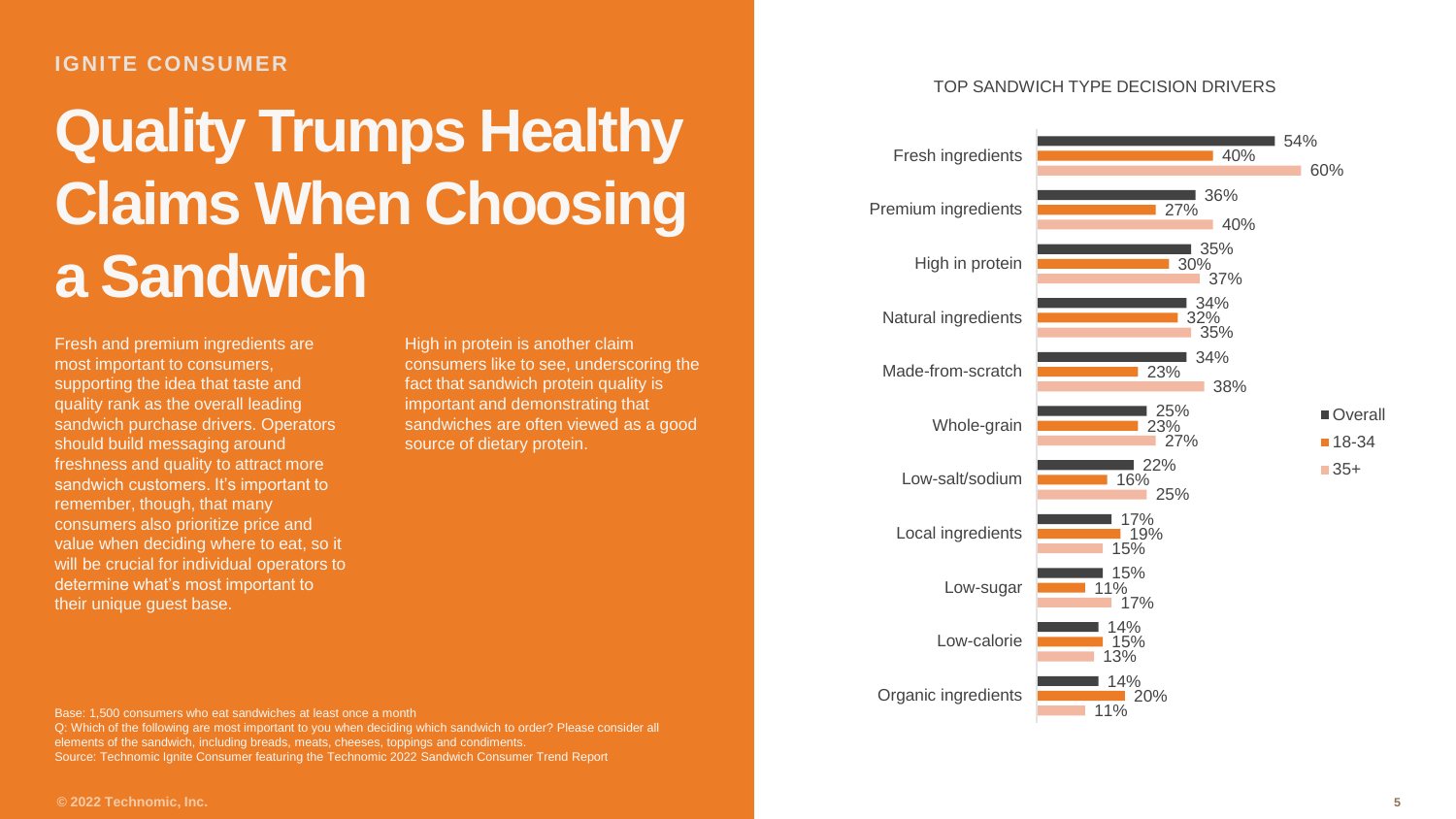# **Did Halloumi Just Get a Major Step Closer to American Menus?**

Halloumi has been a popular burger protein and side option at major fastfood chains for years but has yet to break out in the U.S.

That may soon change.

Recent news that McDonald's will be [adding halloumi sticks to its summer](https://metro.co.uk/2022/06/07/mcdonalds-launches-summer-menu-with-new-burgers-and-halloumi-fries-16782679/)  lineup in the U.K. for the first time should serve as a strong signal of this Cypriot cheese's large potential (as we have been [expecting](https://www.technomic.com/newsroom/2022-global-restaurant-trends-forecast) for [several](https://www.technomic.com/technomics-take/technomics-take-4-global-trends-2019) [years\)](https://info.technomic.com/rs/561-ZNP-897/images/technomic-5-%20Key-Trends-global.pdf).

Halloumi stands out as a handheld and side hero ingredient for its savory, creamy and toothsome attributes; its indulgent vegetarian status; and for standing up to grilling and frying, which enhances flavors and textures.

Source: Technomic Global Foodservice Navigator Program Image Source: Shutterstock

Despite its popularity on chain menus in overseas markets such as the U.K., the UAE and Australia, halloumi has not yet found solid footing in the U.S.

Technomic's Ignite Menu data for the U.S. has halloumi at just 0.4% operator penetration and 0% growth over the last year. But there were large jumps for both veggie sandwiches and cheese sandwiches over this period, which is in line with current operator use abroad.

Here's how some major chains menu halloumi in ways that may appeal to Americans:

• Starbucks added a Grilled Halloumi Toastie in Saudi Arabia with mint, roasted zucchini, pesto and harissa.

- Burger King added a King Halloumi Cheese Muffin Sandwich as part of its breakfast launch in the UAE.
- Nando's added a Fino Pita in the U.K. with grilled halloumi and chicken thigh.
- Fridays included a side of halloumi fries on its refreshed kids menu in the U.K.

Only Technomic tracks global and local restaurant chain LTOs each month and news and trends daily across 25 countries to keep clients informed and [ahead of their competition. Learn more](https://www.technomic.com/global-foodservice-navigator-program)  now.